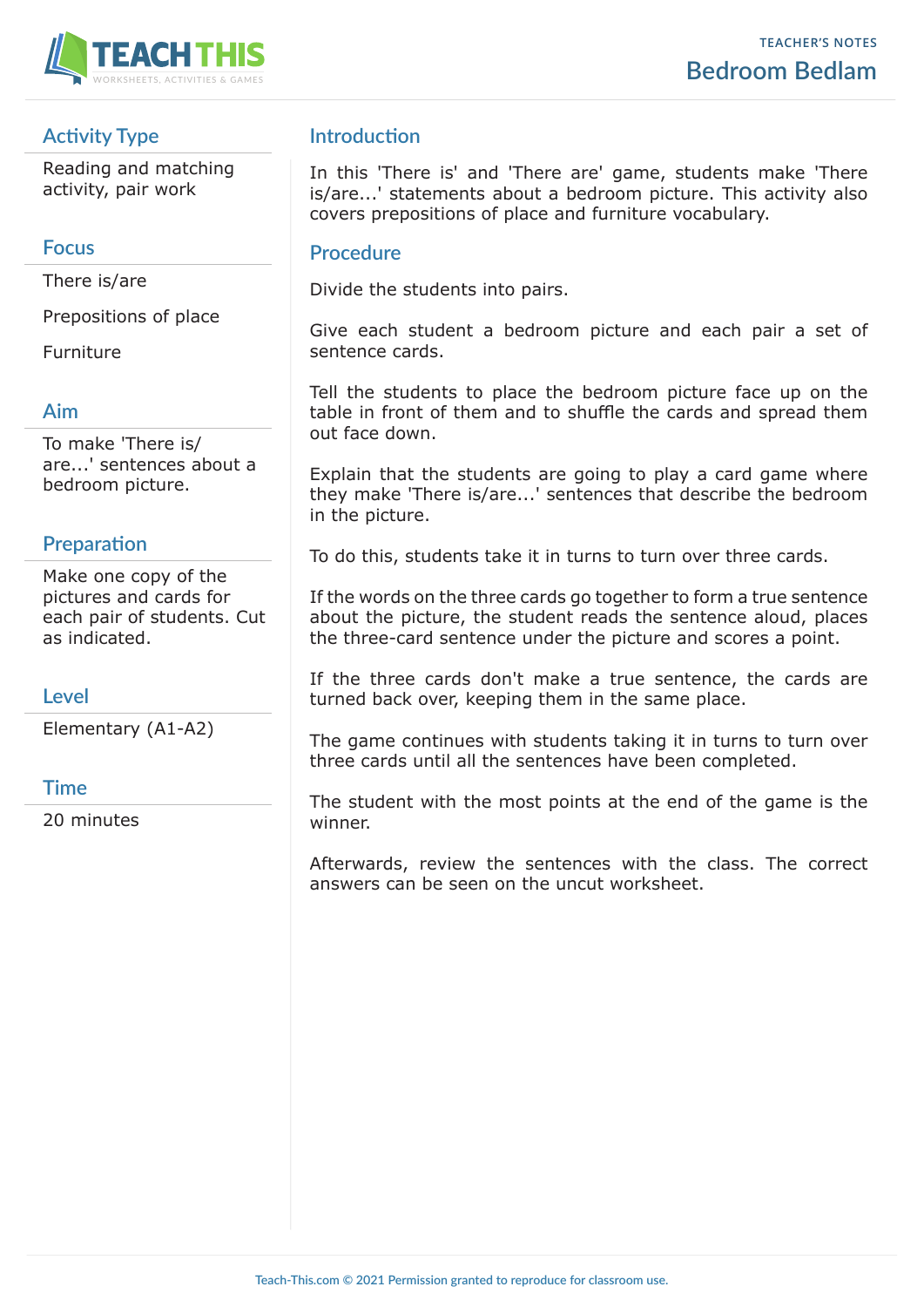



 $\chi$ 





**Teach-This.com © 2021 Permission granted to reproduce for classroom use.**